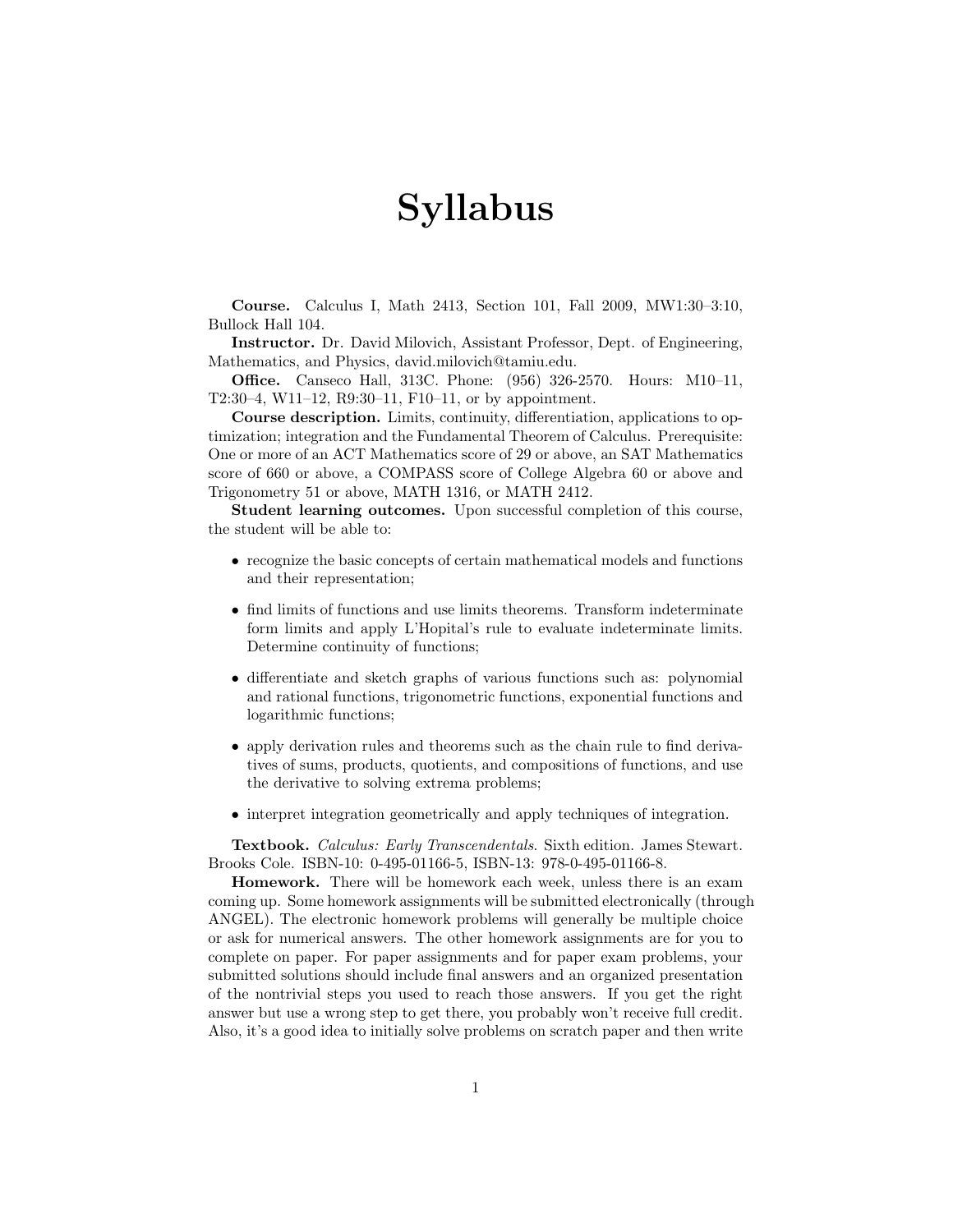up more organized solutions. Finally, if you're not sure whether a step is trivial enough that you don't need to write it down in your submitted solution, ask yourself these questions. 1) Does the professor usually skip this kind of step in his lectures? 2) Was this step easy enough to do in my head, or did I need to write some things down?

## In summary, show your work and show it neatly.

Calculators. Calculators and/or computers may be used for homework assignments. Some homework questions will require numerical answers that are very difficult to compute by hand. However, such questions will not appear on the midterm or final exams. For these exams, calculators are not required and are not permitted.

Exams. There will be two midterm exams and a final exam. The final exam will be comprehensive.

- Midterm I, in class, September 28.
- Midterm II, in class, November 4.
- Final Exam, December 7, 11AM.

Grading. Components: Homework 20%; Midterm I 25%; Midterm II 25%; Final Exam 30%. Final letter grade, given a final score of  $x\%$ : A:  $x \ge 90$ ; B: 80  $\leq x < 90$  C:  $70 \leq x < 80$ ; D:  $60 \leq x < 70$ ; F:  $x < 60$ .

Make-ups. There are no make-ups for missed work, except by situations covered by university rules.